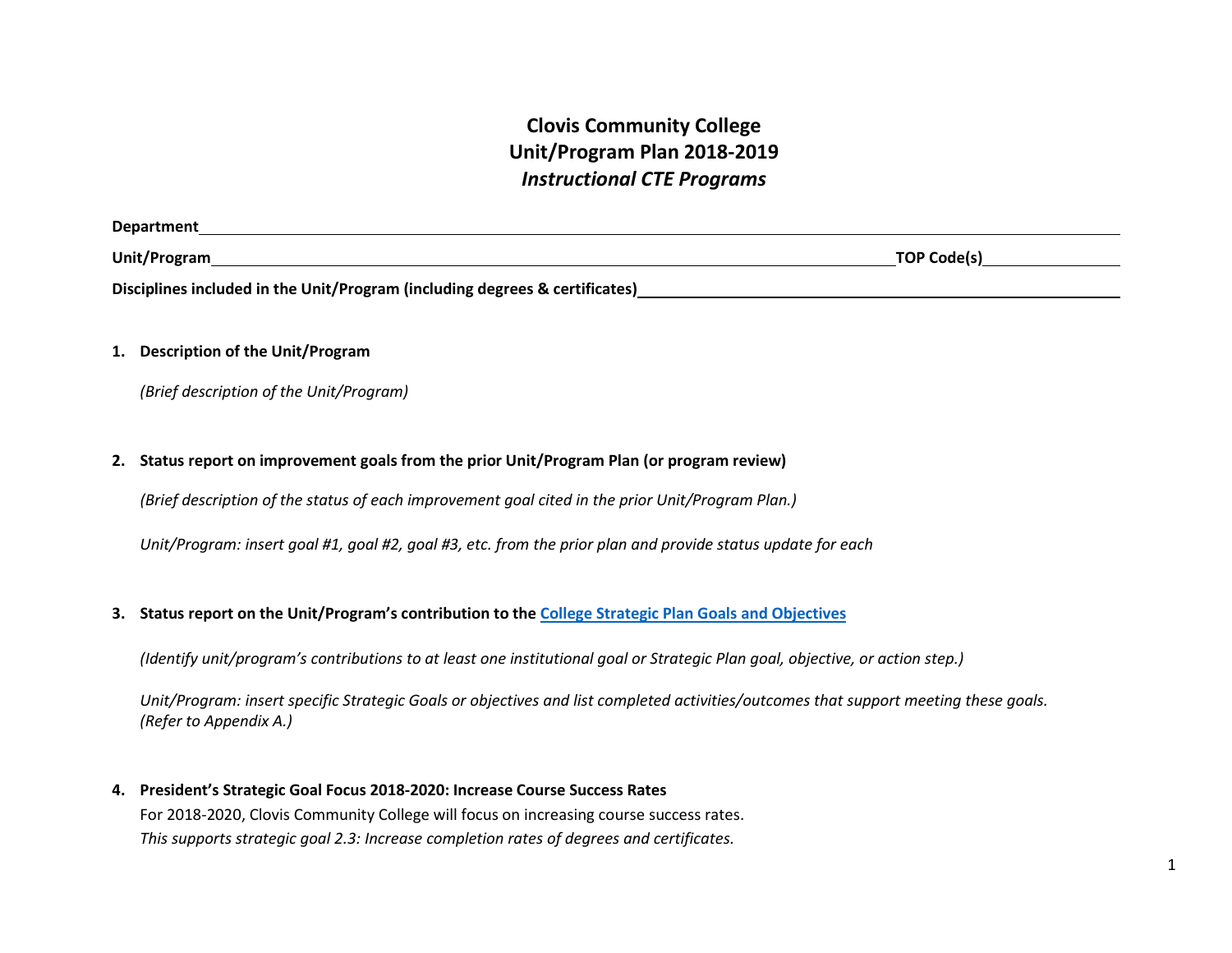|                                       | 2015-16          |                     | 2016-17          |                     | 2017-18          |                     |
|---------------------------------------|------------------|---------------------|------------------|---------------------|------------------|---------------------|
| <b>Clovis Community College</b>       | <b>Headcount</b> | <b>Success Rate</b> | <b>Headcount</b> | <b>Success Rate</b> | <b>Headcount</b> | <b>Success Rate</b> |
| <b>CCC Success Rate (All Courses)</b> | 9,747            | 71.3%               | 10,456           | 74.2%               | 11,657           | 74.7%               |

#### **a. Success Rates and Headcount by Subject & Course**

|                    |           | 2015-16             | 2016-17   |                     | 2017-18   |                     |
|--------------------|-----------|---------------------|-----------|---------------------|-----------|---------------------|
| <b>Course</b>      | Headcount | <b>Success Rate</b> | Headcount | <b>Success Rate</b> | Headcount | <b>Success Rate</b> |
| Course 1           |           |                     |           |                     |           |                     |
| <b>Course 2</b>    |           |                     |           |                     |           |                     |
| Course 3           |           |                     |           |                     |           |                     |
| Course 4           |           |                     |           |                     |           |                     |
| <b>Grand Total</b> |           |                     |           |                     |           |                     |

## **b. Performance review on discipline-specific data on course success rates**

*(Brief summary of program performance on the selected data point; be prepared to identify areas in need of improvement in the discussion with the Dean. Add improvement goals for the coming year.)* 

## **5. Program Three-year Data Summary**

- **a. See Data Packet for Information**
- **b. Performance review on program specific data identified by the unit/program**

*(Brief summary of program performance on the data points; be prepared to identify areas in need of improvement in the discussion with the Dean. Add improvement goals for the coming year.)* 

**6. Provide an example of how SLO and/or PLO data analysis has contributed or will contribute to unit/program improvements.**